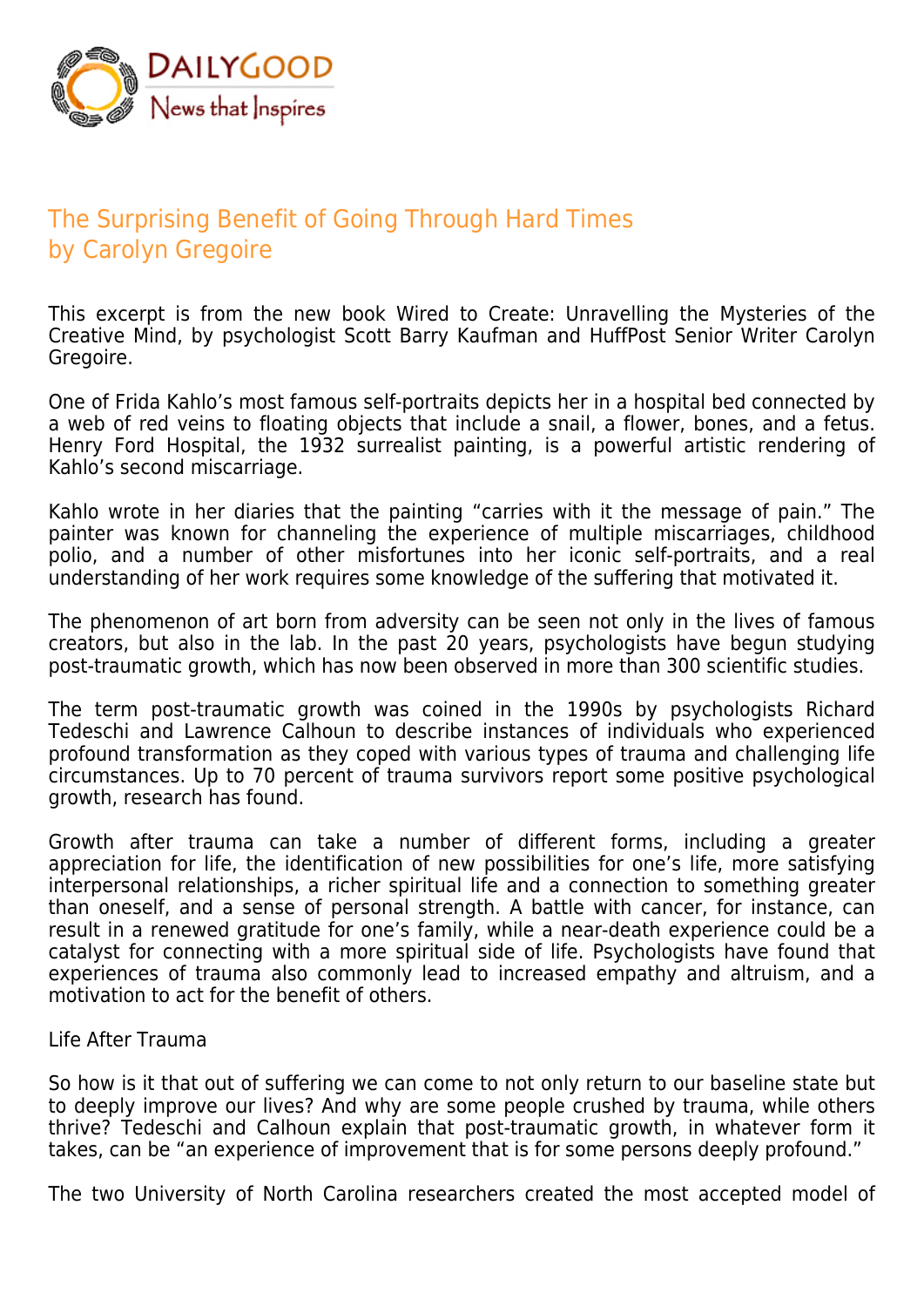post-traumatic growth to date, which holds that people naturally develop and rely on a set of beliefs and assumptions that they've formed about the world, and in order for growth to occur after a trauma, the traumatic event must deeply challenge those beliefs. By Tedeschi and Calhoun's account, the way that trauma shatters our worldviews, beliefs, and identities is like an earthquake—even our most foundational structures of thought and belief crumble to pieces from the magnitude of the impact. We are shaken, almost literally, from our ordinary perception, and left to rebuild ourselves and our worlds. The more we are shaken, the more we must let go of our former selves and assumptions, and begin again from the ground up.

"A psychologically seismic event can severely shake, threaten, or reduce to rubble many of the schematic structures that have guided understanding, decision making, and meaningfulness," they write.

The physical rebuilding of a city that takes place after an earthquake can be likened to the cognitive processing and restructuring that an individual experiences in the wake of a trauma. Once the most foundational structures of the self have been shaken, we are in a position to pursue new—and perhaps creative—opportunities.

The "rebuilding" process looks something like this: After a traumatic event, such as a serious illness or loss of a loved one, individuals intensely process the event—they're constantly thinking about what happened, and usually with strong emotional reactions.

It's important to note that sadness, grief, anger, and anxiety, of course, are common responses to trauma, and growth generally occurs alongside these challenging emotions—not in place of them. The process of growth can be seen as a way to adapt to extremely adverse circumstances and to gain an understanding of both the trauma and its negative psychological impact.

Rebuilding can be an incredibly challenging process. The work of growth requires detaching from and releasing deep-seated goals, identities, and assumptions, while also building up new goals, schemas, and meanings. It can be grueling, excruciating, and exhausting. But it can open the door to a new life. The trauma survivor begins to see herself as a thriver and revises her self-definition to accommodate her new strength and wisdom. She may reconstruct herself in a way that feels more authentic and true to her inner self and to her own unique path in life.

## Creative Growth

Out of loss, there can be creative gain. Of course, it  $\&\#39$ ; important to note that trauma is neither necessary nor sufficient for creativity. Experiences of trauma in any form are tragic and psychologically devastating, no matter what type of creative growth occurs in their aftermath. These experiences can just as easily lead to long-term loss as gain. Indeed, loss and gain, suffering and growth, often  $\cot^2 6$  occur.

Because adverse events force us to reexamine our beliefs and priorities, they can help us break out of habitual ways of thinking and thereby boost creativity, explains Marie Forgeard, a psychologist at McLean Hospital/Harvard Medical School, who has done extensive research into post-traumatic growth and creativity.

"We're forced to reconsider things we took for granted, and we're forced to think about new things," says Forgeard. "Adverse events can be so powerful that they force us to think about questions we never would have thought of otherwise."